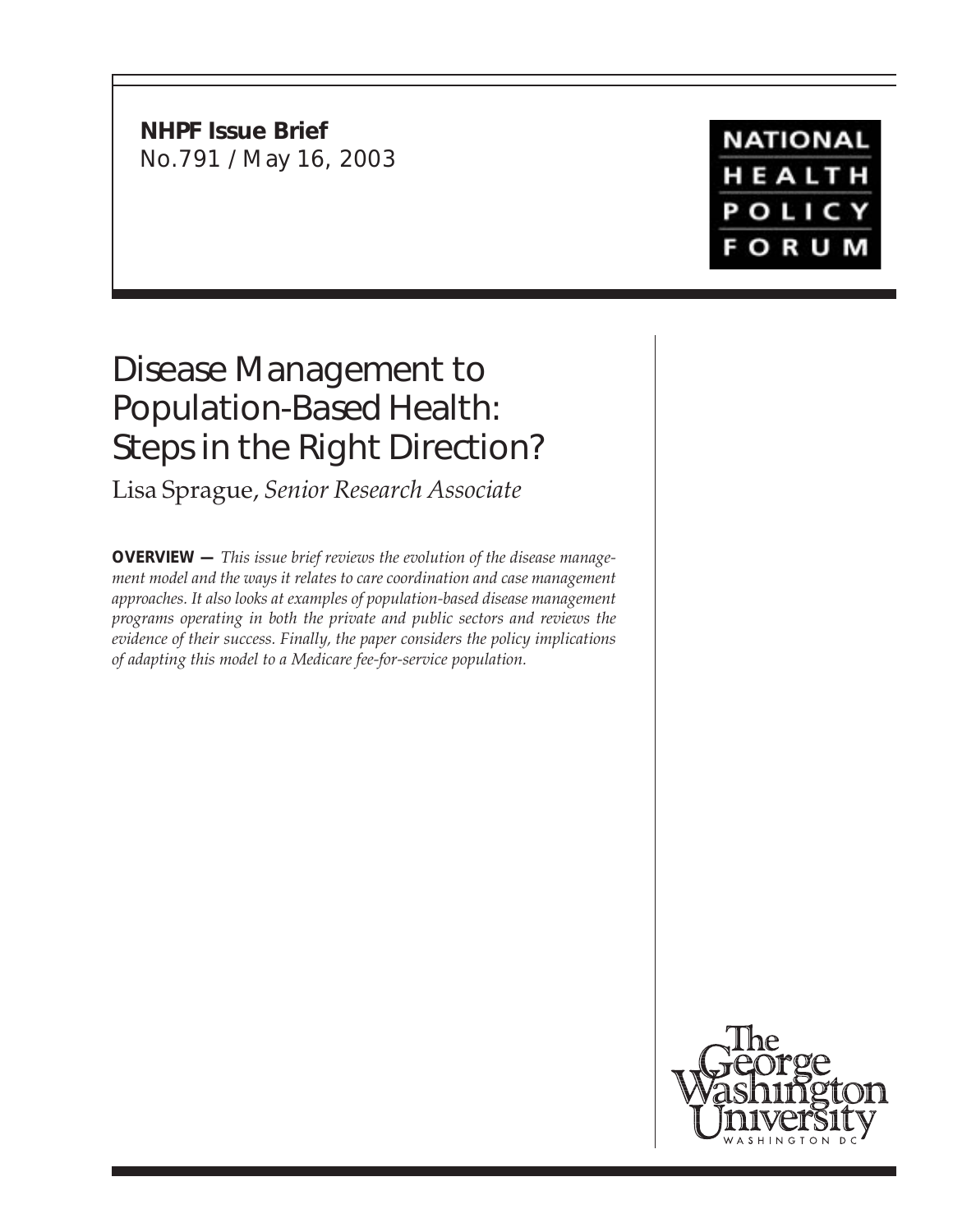# Disease Management to Population-Based Health: Steps in the Right Direction?

"Disease management," raised as a potential beacon in an otherwise gloomy landscape, has become a catchphrase in health policy circles. Widely heralded as a means to both control cost and improve quality, disease management programs abound in the private sector. Now many people are calling on Medicare to follow the lead of some state Medicaid programs in incorporating disease management principles into broad public programs.

## **SHAPING THE CONCEPT**

Disease management grew from attention to the truism that 20 percent of the patients in a given population will account for 80 percent of the costs. If this category of patients can be treated more appropriately and persuaded to comply more fully with the treatment regimen, the thinking runs, health outcomes will be improved and money saved. (It should be noted that the 20 percent is not a static population, as some people with chronic conditions develop complications and move into the highcost category, while others stabilize or die.)

While "disease management" can refer to a wide range of services, the Disease Management Association of America (DMAA), the industry trade association, proffers this definition:

Disease management is a system of coordinated healthcare interventions and communications for populations with conditions in which patient self-care efforts are significant. Disease management:

■ supports the physician or practitioner/patient relationship with a plan of care,

■ emphasizes prevention of exacerbations and complications utilizing evidence-based practice guidelines and patient empowerment strategies, and

■ evaluates clinical, humanistic, and economic outcomes on an ongoing basis with the goal of improving overall health.

Disease management focuses on chronic conditions, most commonly those affecting large numbers of beneficiaries, such as diabetes or congestive heart failure (CHF). Some programs also target rare but high-cost conditions, such as hemophilia and sickle-cell anemia. The philosophy in either case is to facilitate effective interventions as early as possible in the course of the disease.

**National Health Policy Forum** 2131 K Street NW, Suite 500 Washington DC 20037

202/872-1390 202/862-9837 [fax] nhpf@gwu.edu [e-mail] www.nhpf.org [web]

**Judith Miller Jones** *Director*

**Judith D. Moore** *Co-Director*

**Michele Black** *Publications Director*

**NHPF** is a nonpartisan education and information exchange for federal health policymakers.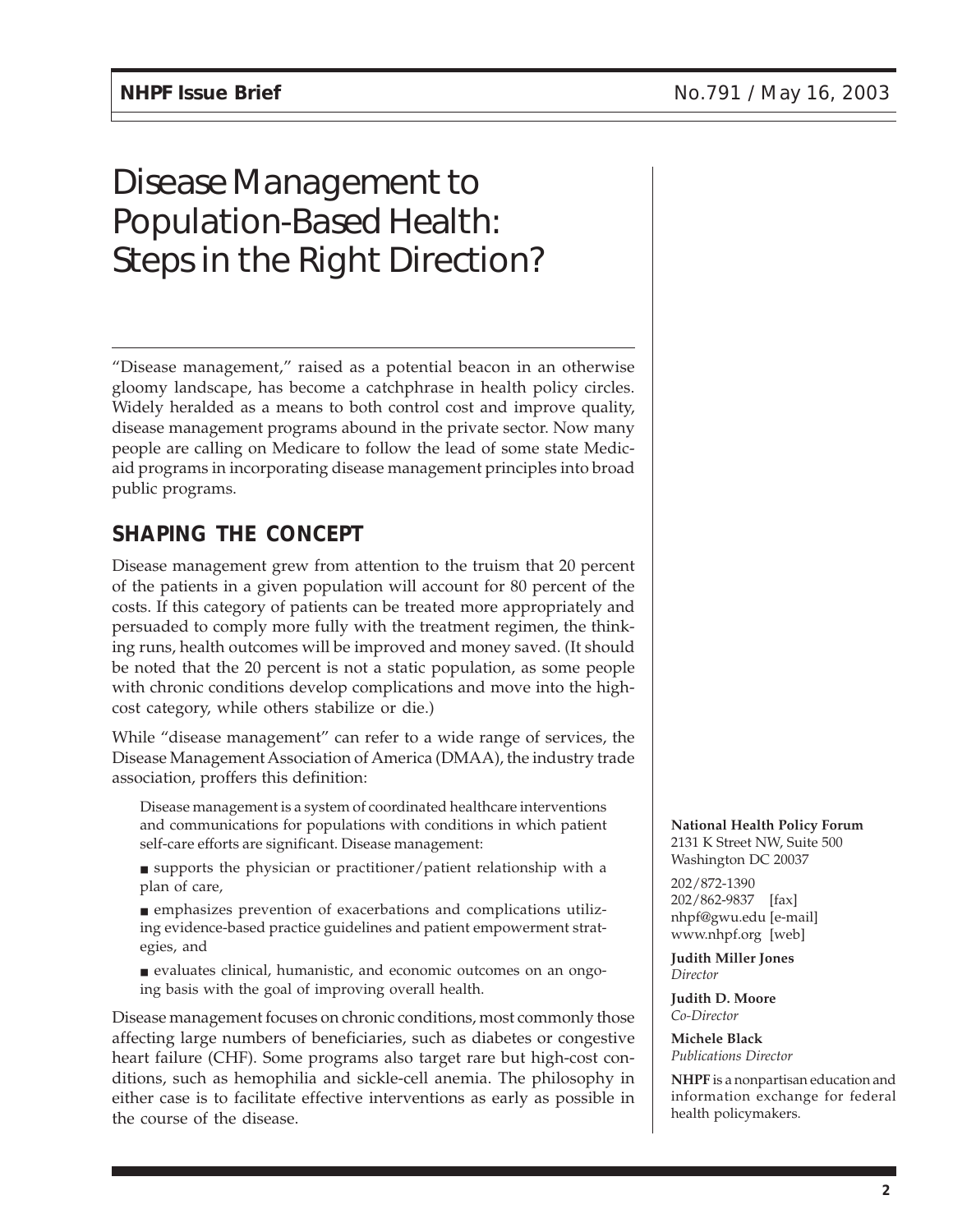Chronic care accounts for an increasing share of Americans' health care needs. An estimated 125 million Americans have one or more chronic conditions; half of this group have multiple conditions.<sup>1</sup> Chronic conditions cut across all age groups, though they are especially prevalent among the elderly. Disease management is one effort to shift from health care's traditional acute-care orientation.

Well-designed disease management comports well with the chronic care model (CCM) proposed by leading researcher Edward Wagner, M.D., and widely accepted as a touchstone. The CCM integrates community and health plan resources to facilitate productive interactions between an informed, activated patient and a prepared, proactive practice team. Important elements are support for patient self-management, reliance on evidence-based guidelines or decision-support tools, delivery system redesign, and investment in clinical information systems.

Disease management sometimes is used interchangeably with "care coordination" or "case management." Distinctions among the labels are by no means clear-cut. A study by Mathematica Policy Research for the Health Care Financing Administration (now the Centers for Medicare and Medicaid Services, or CMS) cast disease management and case management as the two subsets of care coordination. More recently, Barbara Cooper and Eliot Fishman, writing for the Partnership for Solutions, used "care management" as the summary category, suggesting that "Care-management services can range from a care manager simply reminding people to take their medicines to figuring out what care they need (assessment and care planning), helping them to get it (coordination), and making sure it is working (monitoring)."2

All of these concepts have in common the principle of getting a person clinically appropriate care in a timely manner without wasting resources. Care coordination seeks primarily to help a patient navigate the system, working across care settings and providers and frequently accessing other services, such as personal care or community programs, as well. Case management also incorporates the organization of benefits and services across multiple providers. It tends to be event-driven—a patient has an accident, is diagnosed with an additional comorbidity, or some similar trigger—and tailored to individual patients whose cases are expected to be high in cost or complexity. In fact, high-cost case management was a precursor to disease management, applied at the individual level.

Today's disease management is population-based; that is, its practitioners accept responsibility for the health outcomes and utilization of all members of a targeted group (such as health plan enrollees with a triggering diagnosis), not just those individuals who may seek treatment during a given period. Different interventions are targeted to different categories of patients, according to the severity of the condition and other risk factors. Population-based disease management (PDM)<sup>3</sup> typically interfaces with one primary physician per patient and, relying on a clinical

**Today's disease management is populationbased.**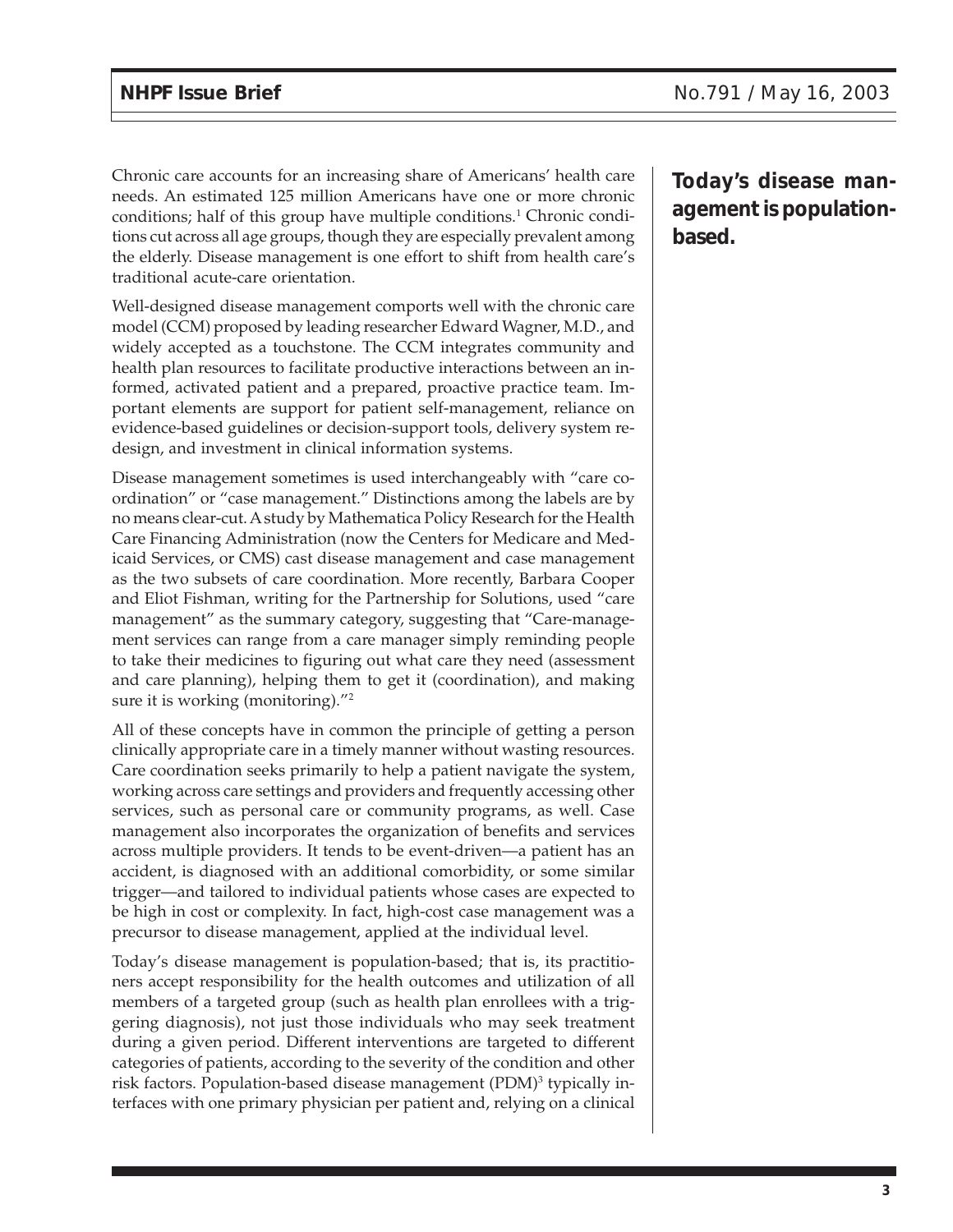evidence base related to a particular condition or set of conditions, focuses on patient and physician education and adherence to a care plan.

Disease management vendors sometimes market case-management services separately from their disease-management services or call on case management services already in place in a health plan for complicated cases. One reason for separating the two is that case-management liability may be higher. PDM administrators stress that their programs are designed to augment and complement the care provided by a participant's physician, but not to provide (or advocate for) additional categories of service or to assume clinical responsibility apart from the physician.

Some health plans and employers use the disease management designation for what others might call a wellness program. Smoking cessation, weight loss, and stress management are behavior modifications that can reasonably be associated with better health outcomes and lower utilization of services. For example, Caterpillar has reported that its Healthy Balance program, focused on weight management, has produced lower health risk scores for employees and lower average claim costs to the company.4

## **THE GROWTH OF AN INDUSTRY**

Pharmaceutical companies were among the first to experiment with disease management approaches. As Thomas Bodenheimer described in a 1999 *New England Journal of Medicine* article, the expansion of managed care in the 1990s meant that pharmaceutical manufacturers could no longer simply promote their products in visits to physicians' offices.<sup>5</sup> In order for the manufacturer to make a sale, the physician had to prescribe a drug, the health maintenance organization (HMO) or pharmacy benefit manager (PBM) had to cover it, and the patient had to take it. Typically targeted to a health plan, disease management was a strategy to influence all these transactions and thus gain more control over demand. Some PBMs, with access to prescription data enabling them to identify patients with a wide range of conditions, developed their own disease management programs and marketed them to employers as part of a package of services.

These early versions of disease management had an arm's-length quality, consisting primarily of booklets and brochures designed to alert and educate patients about a targeted condition. Mailed to new enrollees or made available in physicians' offices, the written materials left any next steps to the patient.

A different approach was taken by Medicare's peer review organizations (PROs, known today as quality improvement organizations, or QIOs) when they were charged in the early 1990s with "helping providers to improve the mainstream of care."6 From 1992 forward, PROs worked with hospitals and physicians on quality-improvement projects **Pharmaceutical companies were among the first to experiment with disease management.**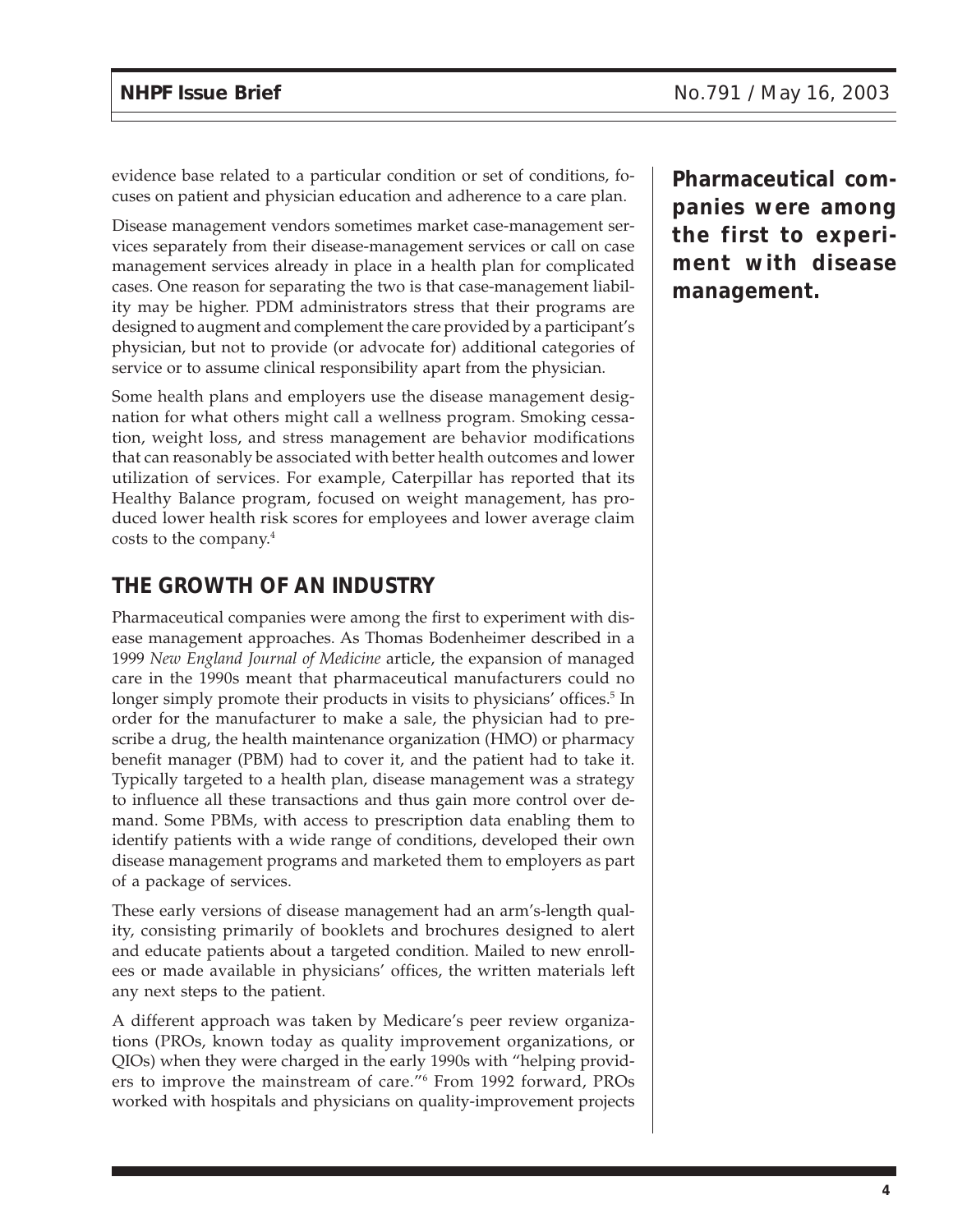focused on specified clinical conditions; among these have remained diabetes and heart failure.

The mid-1990s saw the emergence of disease management organizations (DMOs), typically organized around a particular disease state. As characterized by Robert E. Stone, executive vice president of DMO American Healthways and president of DMAA, a common strategy for health plans at this stage was to try to assemble a group of contractors on a disease-by-disease basis.7 Beneficiaries diagnosed with diabetes would be enrolled with Contractor A, those with asthma with Contractor B, and so on. What this approach failed to take into consideration was that persons with any chronic diagnosis very frequently have more than one. It was thus possible for a person to be enrolled in multiple disease management programs, with multiple care managers making multiple calls to (probably) exasperated physicians. The employer ultimately paying for these services would have found it very difficult to discern who was responsible for patient outcomes, good or bad.

Some health plans elected to develop their own in-house disease management capabilities. The most favorable development climate seemed to be the closed-panel HMO, in which the concept of accountability for delivering health care to a population was endemic. Kaiser Permanente, for example, developed a program featuring interdisciplinary care teams geared to address the clinical, behavioral, and social issues facing its CHF patients. Through its Care Management Institute, Kaiser has developed a network of physicians and other clinicians to help educate their peers and implement evidence-based medicine into everyday practice.<sup>8</sup> Other insurers, especially those with more loosely structured network-based plans among their offerings, have opted to contract with one or more outside vendors for their disease management services.

Whether contracted or homegrown, disease management has proliferated rapidly. In survey data published in July 2002, Hewitt Associates found that 76 percent of large employers currently offered some type of disease management program, most commonly through their health plans. Some have found that designing their own programs better serves their needs. Lockheed Martin Aeronautics reported that a disease management program for diabetic patients run out of an onsite clinic realized savings of more than \$600,000 in reduced sick time usage in its first year of operation.<sup>9</sup>

Growth has been accompanied by further development. Within a few years, leading DMOs had refined their model, giving rise to what may already be described as second-generation disease management. Figure 1 illustrates some of the key transitions from disease management to population-based health care.

A priority for PDM managers has been developing a mechanism for identifying the members who will benefit most (and demonstrate the most financial return) from population-based care programs. The approaches

**Whether contracted or homegrown, disease management has proliferated rapidly.**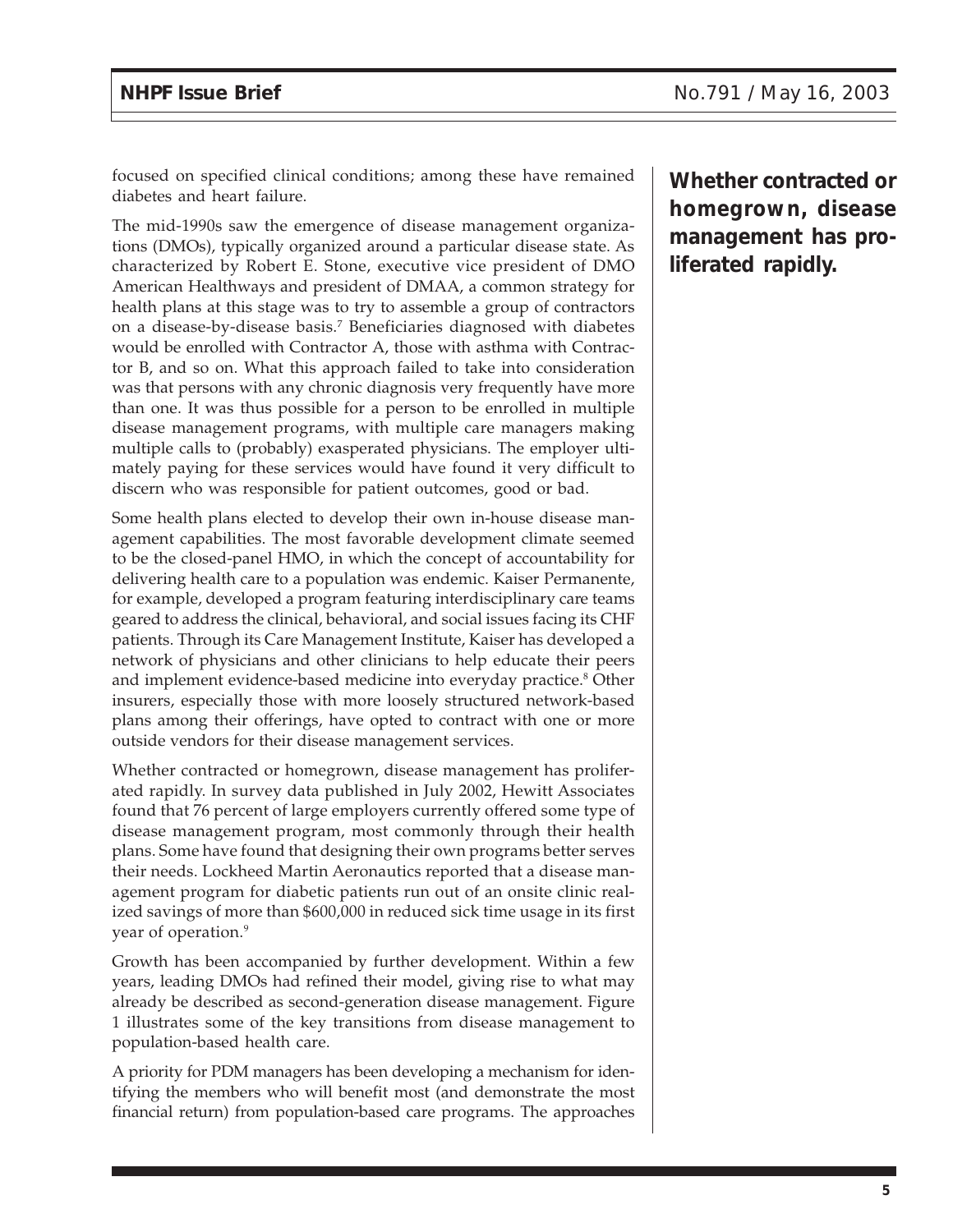| <b>FIGURE 1</b>                                |  |  |
|------------------------------------------------|--|--|
| Disease Management to Population-Based Health: |  |  |
| <b>Some Key Transitions</b>                    |  |  |

| From                                                                                                                                                  | To                                                                                                                                    |
|-------------------------------------------------------------------------------------------------------------------------------------------------------|---------------------------------------------------------------------------------------------------------------------------------------|
| Concentration on one particular<br>disease state                                                                                                      | Ability to provide services across mul-<br>tiple chronic conditions                                                                   |
| Identification of potential participants<br>through retrospective claims analysis,<br>that is, those who have already been<br>treated for the disease | Use of sophisticated computer models<br>that permit the identification of those at<br>varying levels of risk now and in the<br>future |
| Recruitment via beneficiary "opt-in,"<br>that is, beneficiary must take action to<br>enroll                                                           | Automatic enrollment with opportunity<br>for beneficiary to opt out                                                                   |

have evolved over the last few years from programs using only a diagnosis of a chronic illness, to those that added additional utilization criteria to the diagnosis, then to predictive modeling solutions.10 Predictive modeling is a new approach to identifying which patients are most in need of attention and which have the most potential for poor health outcomes and high costs over the following six months, one year, or longer. Predictive accuracy depends on the model's sensitivity to the data fed into it and the variety and quality of that data, among which may be claims, pharmacy records, laboratory results and other diagnostic indicators, and information from the health assessments that may be conducted by a PDM program at the time of enrollment. Some models use artificial intelligence and "neural networks" to enable them, in effect, to learn from their own experience.

A health plan sponsor who undertakes to purchase a PDM component typically contracts to pay a per-member-per-month fee for a package of PDM services such as patient and provider education, support for patient self-management, and reminders and alerts. The PDM contractor agrees to specified performance guarantees, expressed in terms of cost savings and (sometimes) health outcome measures. Commonly, fees are at risk, that is, will be forfeit if performance guarantees are not met. This does not mean that the contractor is obliged to absorb any added patient treatment costs. In this, they differ from providers in a capitated system, who *are* at risk for excess treatment costs. PDM vendors express little interest in assuming such clinical risk and the insurance functions (and regulations) that go with it.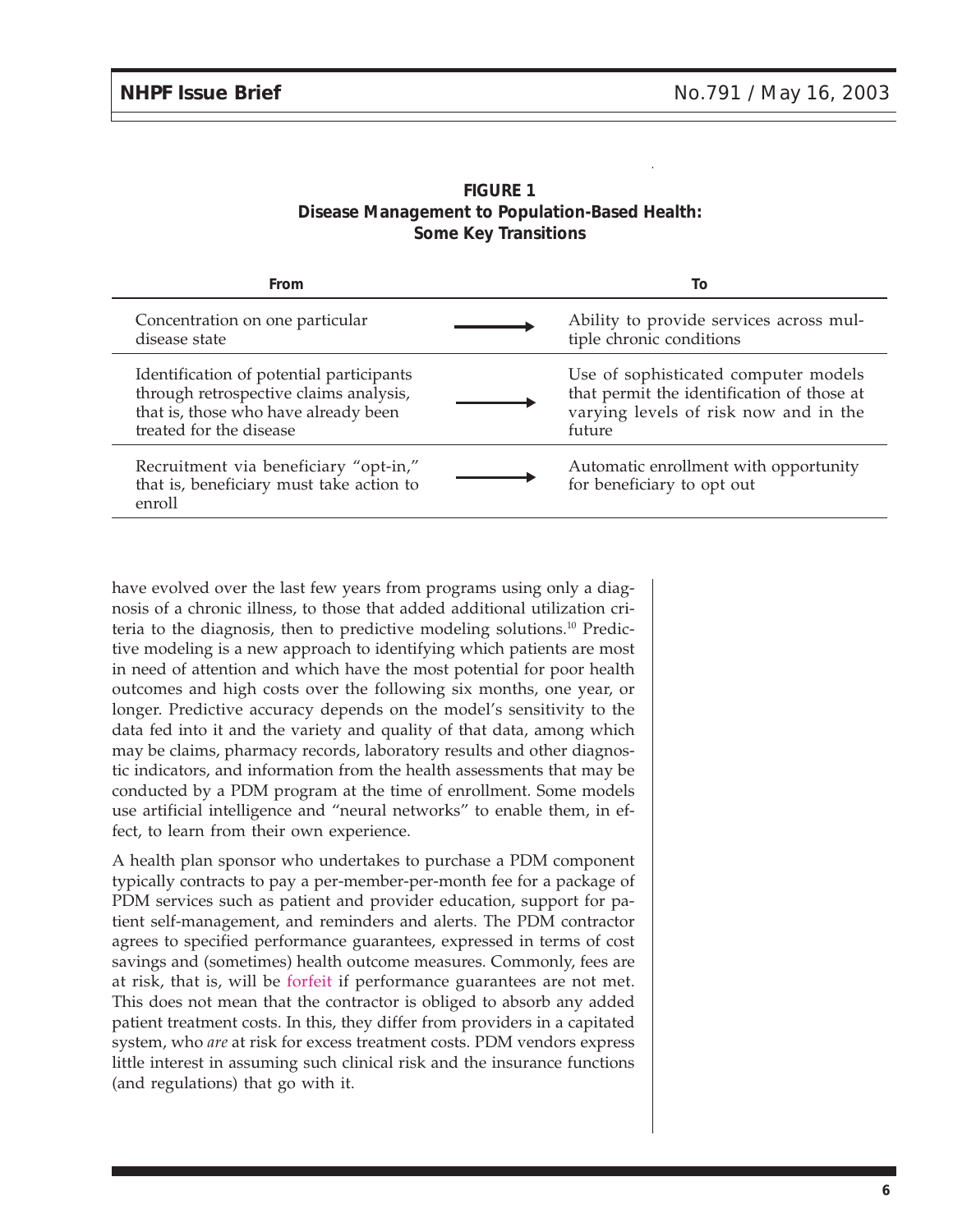In addition to fees, plan sponsors may offer bonuses for performance beyond the guarantee. Some PDM programs have established a track record sufficient to win them risk-free contract renewals.

### **BETTER OUTCOMES AND LOWER COSTS: WHAT IS THE EVIDENCE?**

A mantra that PDM programs share with other health care innovators is that better quality leads to lower cost. Their citations are instinctively appealing to most listeners: duplications are avoided, hospitalizations reduced, and expensive and drastic procedures such as amputations precluded by preventive regimens. In the chronic conditions most likely to be tapped for PDM (asthma, CHF, chronic obstructive pulmonary disease, coronary artery disease, and diabetes), analysis has shown ample room for improvement in both quality and cost.

Evaluation of PDM programs and of the model itself is thus a two-pronged proposition: *Does it produce better outcomes?* and *Does it generate savings?* There is some ambiguity on both sides.

PDM industry representatives have taken steps to promote measurement standards that will permit plan-to-plan comparisons of health outcomes. In February 2003, American Healthways and the Johns Hopkins Outcomes Verification Program published "Standard Outcome Metrics and Evaluation Methodology for Disease Management Programs."11 These organizations hope to see the standards contained in this consensus report widely adopted, though some in the field have suggested that their product is at best a good start. Many PDM plans have sought accreditation/certification by the same accrediting bodies that assess health plan quality—the National Committee for Quality Assurance, the Joint Commission on Accreditation of Healthcare Organizations, and the American Accreditation HealthCare Commission, more commonly known as URAC.

A body of peer-reviewed literature on PDM is accumulating, including a number of randomized controlled studies. Ronald Aubert and colleagues found significant decreases in fasting glucose levels among patients who were provided with the services of a nurse case manager who was also a certified diabetes educator. These patients also reported perceived improvement in their health status more than twice as often as their controlgroup counterparts. The study did not address cost.<sup>12</sup> Researchers at Geisinger Health Plan found that patients who chose to enroll in its diabetes management program had higher scores on diabetes-related HEDIS (Health Plan Employer Data and Information Set) performance measures and lower average monthly claims. Inpatient days per patient per year were lower, though there were more primary care visits.<sup>13</sup>

CHF programs have been most often studied, with varying results. For example, Michael Rich and colleagues found that a nurse-directed multidisciplinary intervention program reduced net cost of care an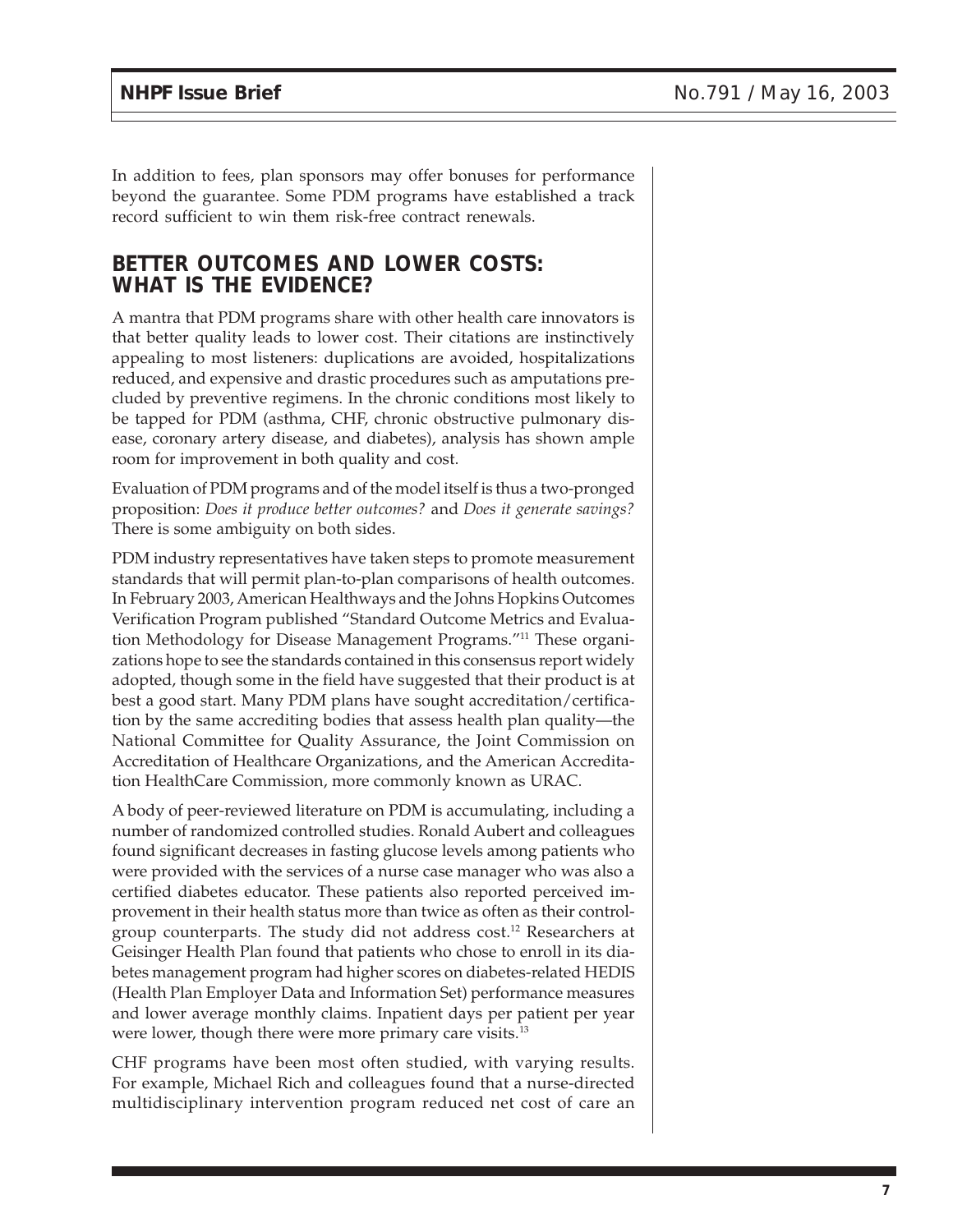average of \$153 per patient per month for the treatment group versus the control group. Readmissions in the control group were nearly double that of the treatment group, though survival for 90 days *without* readmission, the primary outcome measure, was not significantly different.<sup>14</sup> An interactive home monitoring program studied by Nihir Shah and colleagues, on the other hand, produced a significant reduction in cardiovascular hospitalizations.15 In a systematic review of 11 CHF studies, Finlay McAlister and colleagues concluded that specialized follow-up by a multidisciplinary team led to a substantial reduction in the risk of hospitalization, whereas trials employing telephone contact with improved coordination of primary care services failed to find significant benefit.16

One theme that emerges from a literature review is that, even where PDM is shown to be effective, no one is altogether sure why. As McAlister observed, "our interpretation of these trials and the disease management programs that were used is hampered by the imprecise descriptions of the interventions and by the lack of data to determine the incremental benefits of each intervention."17 That is, in a bundle of educational, support, and monitoring services, what is the weight (or worth) of each separate component?

This question has cost as well as quality implications. As Rich wrote in the article referenced above,

Because of the multidisciplinary nature of the intervention, we are unable to say which elements were most important in reducing readmission rates and improving the quality of life. To do so is important from the perspective of cost, since the elimination of any unnecessary features could result in further cost savings.

The contractual details of performance guarantees and results achieved are considered proprietary, so it is difficult to establish prevailing savings levels. Demonstrating savings is an ongoing challenge for PDM managers themselves, as witness session titles at virtually every disease management conference convened. Measurement issues include the following:

■ *Group composition*. New enrollments in a health plan, disenrollments, and deaths all change the population being studied over the course of the measurement period. Accurate identification and stratification of those with a condition or conditions or at risk in the future remains challenging.

■ *Disease progression*. Some chronic diseases, by their nature, worsen over time, bringing deteriorating health and higher costs in spite of DM intervention.

■ *Regression to the mean*. This statistical property, whereby a person measured at an extreme (such as high utilization cost) will tend to move closer to the population average at next measurement, is clearly illustrated in DM populations.

■ *External variables*. Events unrelated to the PDM program, such as availability of a new clinical therapy, passage of a legislative coverage

**Demonstrating savings is an ongoing challenge for PDM managers.**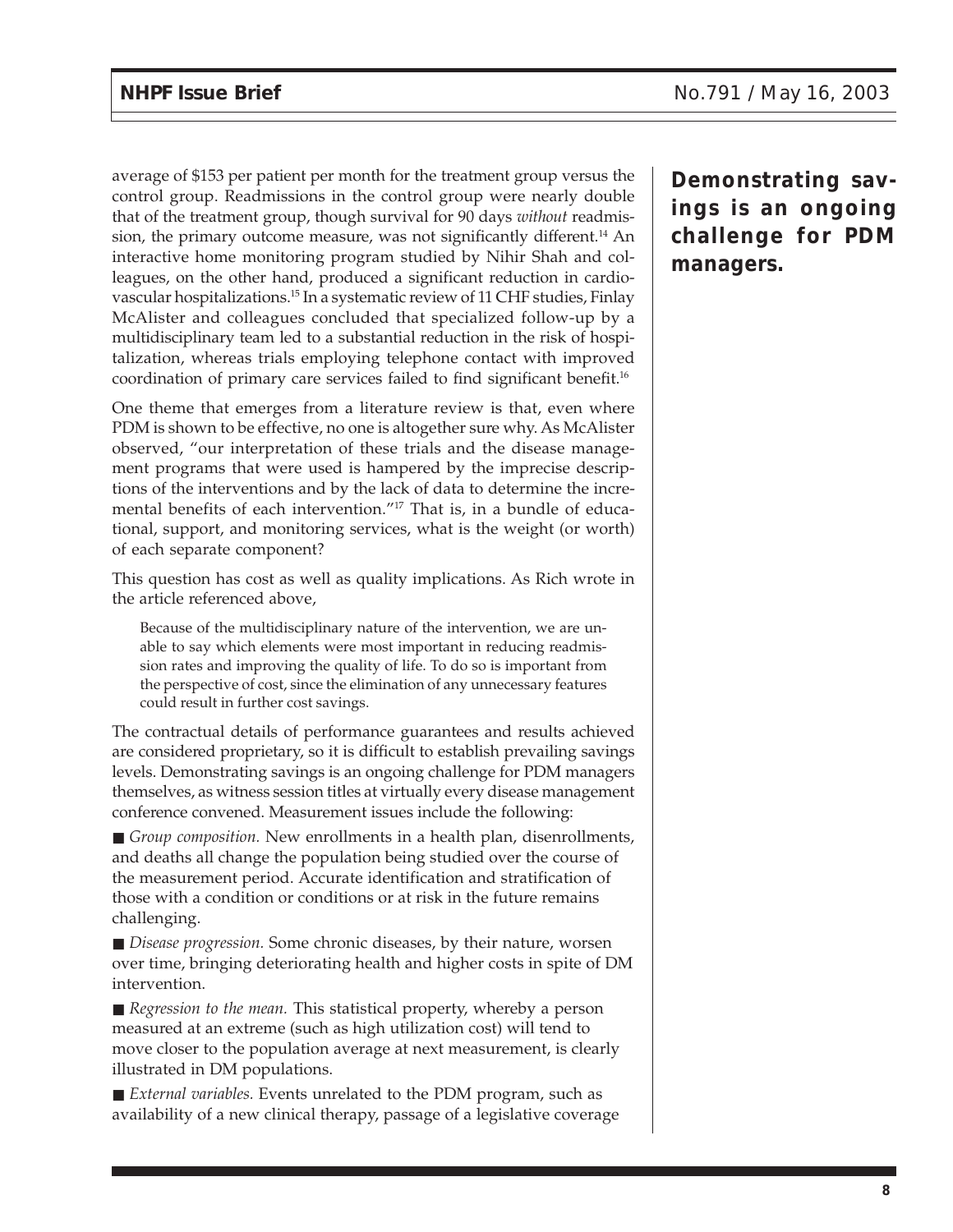mandate, a recession, or problems in the patient's family, may have a substantial impact on its performance.

Even more problematic than a before-and-after cost comparison are attempts to establish what expected cost trends would have been in the absence of DM intervention. However, the observer must infer that methodologies adequate to satisfy plan sponsors are devised, as PDM contracts continue to be signed.

### **PARTICIPANT PERSPECTIVES**

#### **Consumers**

An effective PDM program requires that potential members be screened with respect to the target disease(s). A starting point is an individual health assessment instrument. Some PDM programs offer incentives both to employers (such as a reduction in the cost trend calculation when a participation threshold is achieved) and to employees (such as a small financial reward) to encourage completion of health assessments. Rewards may also be offered for agreeing to participate in the PDM program; for example, one insurer waives some prescription drug copayments for PDM participants.

A major component in the PDM strategy is patient education and selfmanagement. A PDM program participant may receive written materials, have access to a nurse call line, receive regular telephone calls from a nurse, or be placed in an electronic communication loop. An interesting example of the latter is the talking scale issued to CHF patients by several health plans. When the patient weighs in each day, the scale asks several questions about symptoms and compliance with diet and exercise guidelines; responses are electronically transmitted to plan records. One plan sponsor, pointing to better health outcomes by patients with scales, observed that the improvement might well consist in patients' complying because "Big Brother is watching." It is difficult to know what element(s) of self-care interventions—the extra attention, the reminders, the training, the Big Brother effect, or something else—have the most impact.

Even with training and monitoring, PDM managers have found, adherence to a care regimen on the part of patients is still a concern. LifeMasters Supported Self-Care chief executive Christobel Selecky has proposed that insurers grant a premium rebate to participants who abide by their care plans for a specified period. Patients with dementia or other cognitive disability obviously represent a particular challenge in this area.

Evidence on consumer response to PDM tends to be anecdotal or assumptive (that is, of course people like attention and better health and knowing they have somewhere to turn for help). While health plans may conduct their own consumer satisfaction surveys, PDM as an industry has yet to develop a standard satisfaction instrument, analogous to CAHPS

**A major component in the PDM strategy is patient education and self-management.**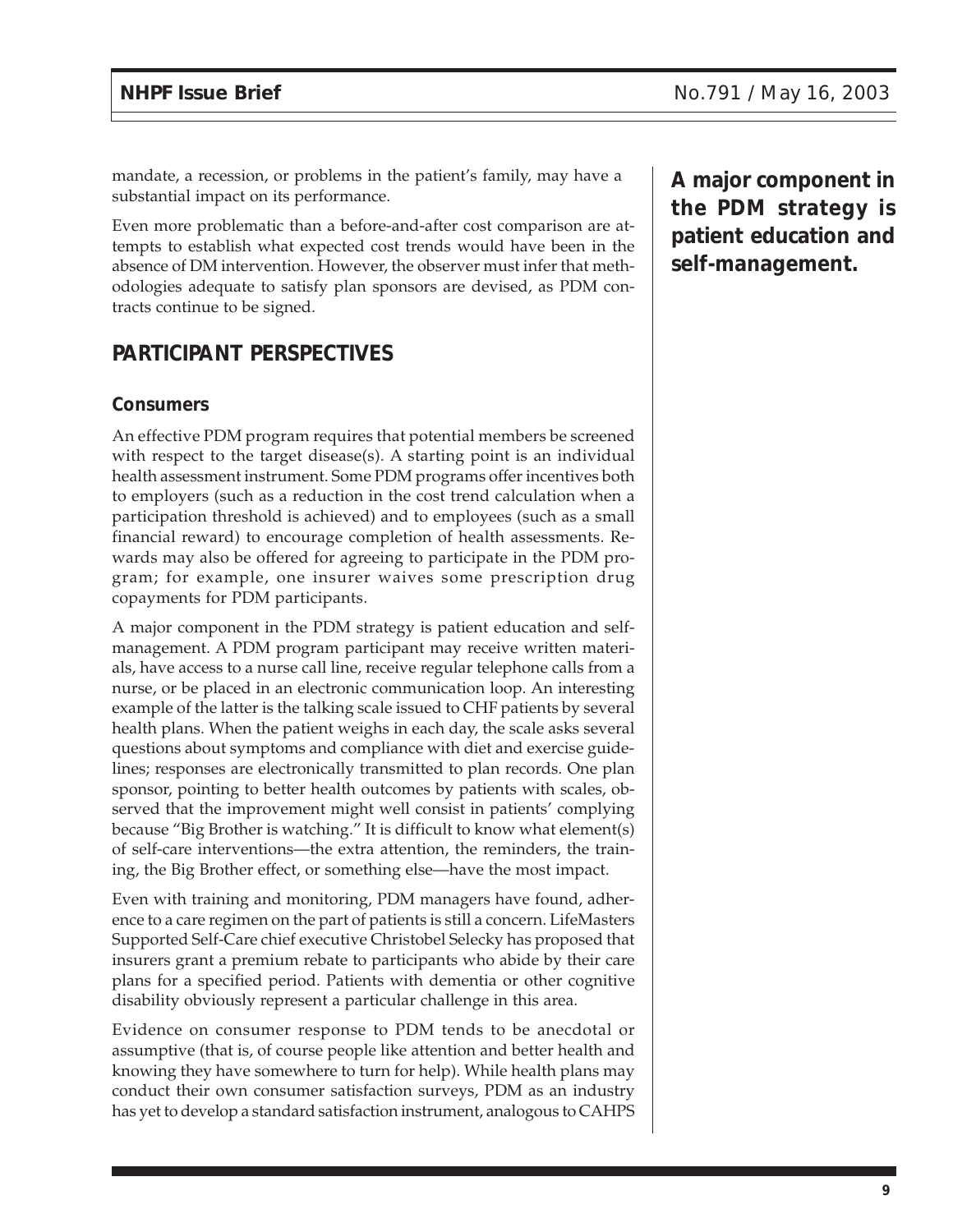(the widely used Consumer Assessment of Health Plans Survey), that would permit cross-program comparisons.

### **Physicians**

The decision to establish a PDM program is usually made by a health plan or an employer. Identification and notification of participants' physicians comes later in the process. Most PDM programs require the enrollee to identify a primary physician contact. The health plan may already have a relationship with that provider as an employee of a staffmodel HMO or a member in a preferred provider network, though outreach still may be required. For example, PDM contractor Health Management Corporation sends a short questionnaire to a new enrollee's physician, seeking to capture the basics of his or her care plan for that patient. Response rate varies by location, but in no case approaches 100 percent. The preponderance of contact originates with case managers, who may fax reminders of tests due to be performed or alerts of worsening or indeed alarming symptoms the patient is experiencing. In the Shah study cited above, researchers noted that 52 physician notifications were generated by the monitoring service for 65 reported problems; physicians intervened in 19 cases.<sup>18</sup>

PDM managers like to characterize their role as "physician extenders," selling themselves as a source of help to the busy practitioner. Anecdotal evidence for the success of this approach is equivocal; the physician response to PDM seems to range from gratitude to repugnance. For the individual physician, response may depend on the degree to which he or she has been involved in the development and use of the PDM approach or the chronic care model. If dealing with a case manager as well as a patient is an obligation imposed on the physician by a health plan, the first impression well may be negative. As one physician noted, "It's another layer, more second-guessing." Another used the verb "pestering." The pestered feeling may be exacerbated if among a physician's patients are enrollees in a number of different PDM programs.

On the positive side, some physicians see PDM as a means of delivering to their chronically ill patients self-care support that they themselves are not positioned to supply. Aware of the tensions, DMOs report that they are exploring innovative ways of working with physicians, streamlining communications, and offering incentives such as a management fee. The Geisinger Health Plan places its own nurse-employees in primary care physicians' offices, where among their responsibilities is PDM patient education and monitoring.

## **PDM IN MEDICAID AND SAFETY NET PROGRAMS**

The Kaiser Commission on Medicaid and the Uninsured reported that 20 states had disease management/case management programs in 2002, with **Some physicians see PDM as a means of delivering self-care support to their chronically ill patients.**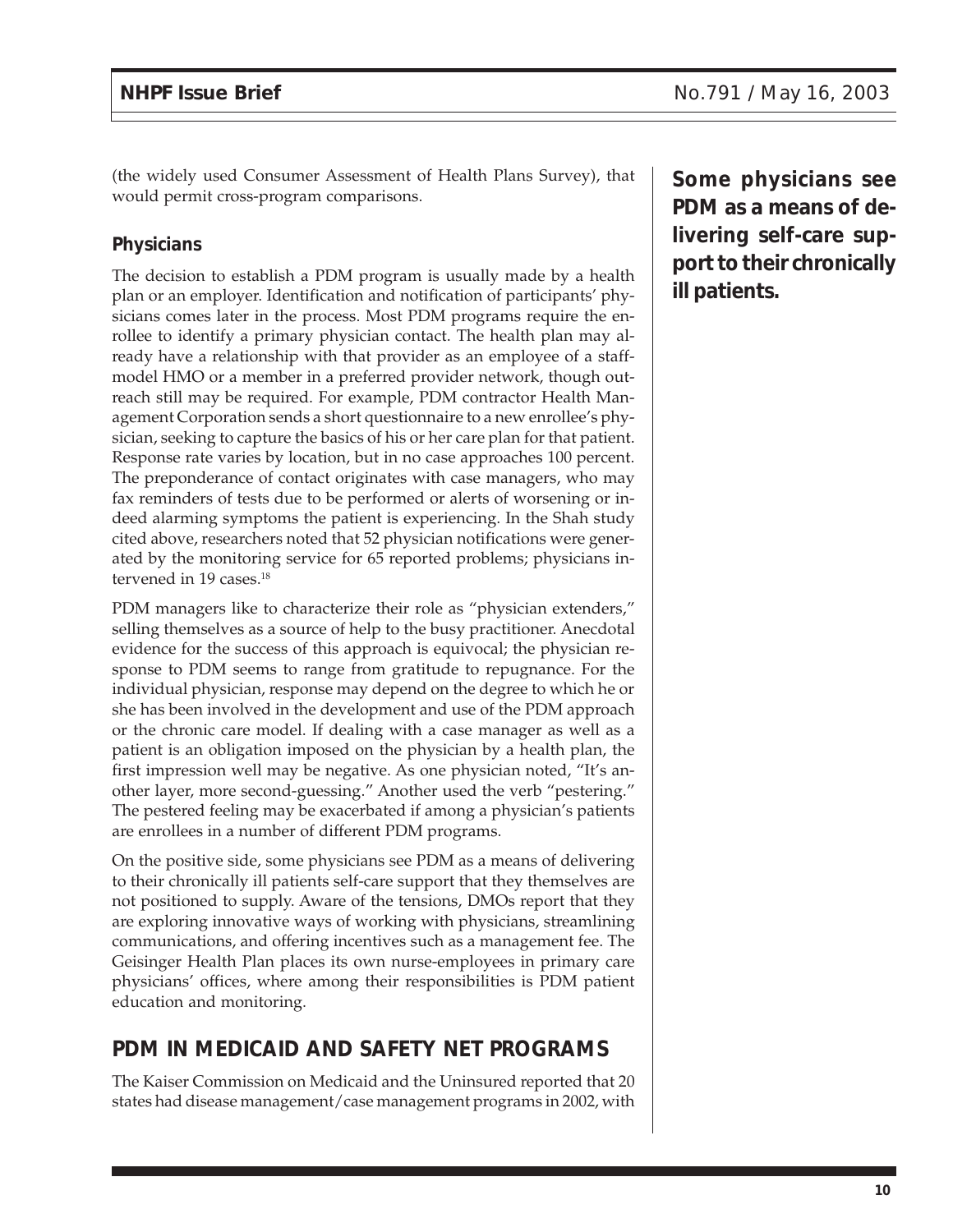an additional 6 signaling an intention to adopt new programs during the fiscal year.<sup>19</sup> As in the private sector, state programs are a mixture of vendor contracts and in-house projects. States have found that PDM is particularly compatible with primary care case management (PCCM) systems already in place, as both PDM and PCCM are designed to foster care coordination, preventive services, and beneficiary support.

Florida's pioneer PDM program might be viewed as a mirror of the industry's growing pains. Directed by the state legislature in 1997 to develop a PDM program, initially for beneficiaries diagnosed with diabetes, hemophilia, asthma, and HIV/AIDS, the state's Agency for Health Care Administration (ACHA) awarded contracts to separate DMOs for each disease. While the agency seemed to feel that this would allow the testing of several models simultaneously, the design as well as subsequent performance came in for considerable criticism. In May 2001, the Florida legislature's Office of Program Policy Analysis and Government Accountability (OPPAGA) issued a report charging that

■ PDM services were not available for some diseases in all areas of the state.

■ The agency was unable to prove the program had generated savings, and had failed to include in DMO contracts an explicit methodology for doing so.

■ Provider support and participation were limited.

■ Disease-specific contracts did not adequately address the holistic health care needs of chronically ill beneficiaries.<sup>20</sup>

The legislature went on to adopt a preferred drug list and to direct ACHA to negotiate supplemental rebates with pharmaceutical companies that wished to place products on the list. Permitted in lieu of cash rebates were additional services, such as disease management programs. ACHA eventually entered into agreements with two manufacturers for disease management programs with savings guarantees. (OPPAGA has been, if possible, even more critical of this arrangement and recently called for the programs' repeal.)

Other states have also chosen pharmaceutical management as their PDM focus, acknowledging the role that rising drug costs have played in Medicaid budget hikes. Such programs are readily available from manufacturers and PBMs, and they are easy to administer and low-cost or even free to taxpayers. Critics continue to hold that drug manufacturers use PDM simply as a carrot to boost sales of their products.

A number of states have entered into multiple-disease arrangements with DMOs. For example, Washington contracts with McKesson for asthma, CHF, and diabetes management. Fees are at risk, 80 percent based on the cost savings guarantee and 20 percent based on improvements in clinical indicators. In some cases, health plans have taken the lead in developing disease management programs for a Medicaid population. Neighborhood **State PDM programs are a mixture of vendor contracts and inhouse projects.**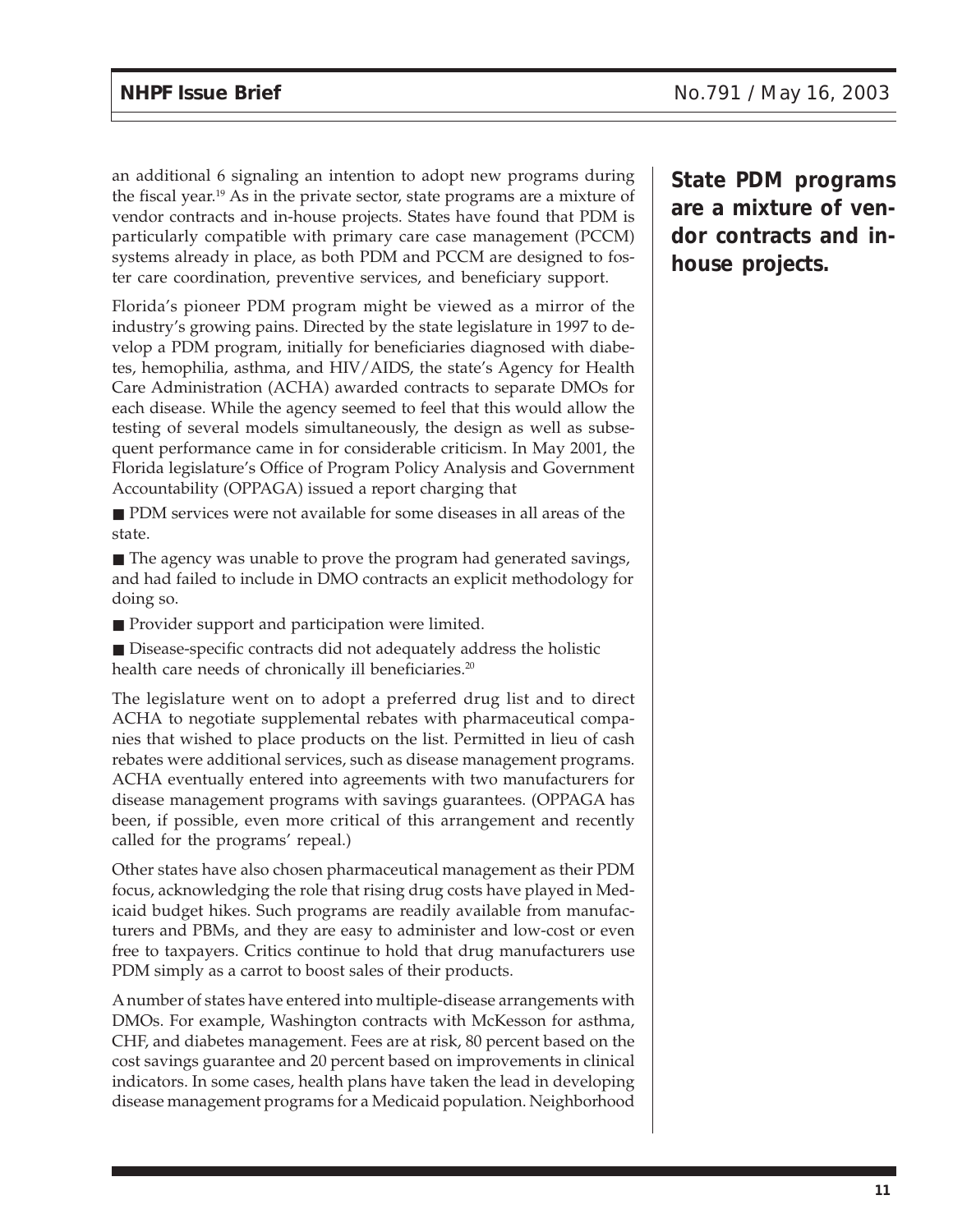Health Plan in Boston achieved a dramatic reduction in HIV/AIDS costs, accompanied by improved health status, by sending nurses and outreach workers into the community to provide training and support to Medicaid beneficiaries with the disease.

State-developed programs have had a mixture of outcomes. The Virginia Health Outcomes Partnership, another pioneering effort, aimed to help physicians in a PCCM program manage asthma for Medicaid beneficiaries. Evaluators calculated that, net of increased asthma drug costs, the state saved \$659 per physician trained.<sup>21</sup> However, the state eventually opted instead for an outsourced PDM model focused on pharmaceutical management that was simpler and cheaper to administer.<sup>22</sup> North Carolina also began with an asthma add-on to its PCCM program, later adding diabetes as well. State officials report success in terms of both clinical indicators and cost. Administration builds on existing PCCM mechanisms; primary care doctors, already paid a per member per month fee for PCCM, receive an additional increment for disease management.

While establishing an expenditure baseline on which to calculate savings remains a challenge, the fact that savings guarantees and cost data are in the public domain makes evaluation of Medicaid PDM programs somewhat less arcane than evaluation of commercial programs. The state of Washington's savings guarantee requirements have been detailed in presentations by Medical Assistance Administration officials.23 Christobel Selecky has testified that LifeMasters' CHF program in northern Florida produced \$3 million in savings to the state in its first year of operation.24

The U.S. Department of Health and Human Services' (DHHS') Bureau of Primary Care has implemented disease management programs in its network of community health centers (CHCs). As part of its Health Disparities Initiative, the bureau has collaborated with the Institute for Healthcare Improvement to train coordinators from five geographic clusters in chronic illness care. In 2002, 371 CHCs had chronic care projects in diabetes, cardiovascular disease, asthma, or depression.25

## **PDM IN MEDICARE**

Beneficiaries with certain chronic diseases account for a disproportionate share of Medicare expenditures. Lawmakers are recognizing the need to coordinate the often fragmented care Medicare beneficiaries receive for both quality and cost reasons.

Many Medicare+Choice contractors already have PDM programs in place. For example, Anthem Blue Cross Blue Shield developed PDM programs in CHF and coronary artery disease in 1999, as well as adapting existing case management programs in diabetes and asthma. On the fee-for-service side, QIOs continue to work with providers on quality-improvement projects around various chronic diseases. In an assessment of such projects in all 50 states, Stephen F. Jencks and colleagues documented that the **Beneficiaries with certain chronic diseases account for a disproportionate share of Medicare expenditures.**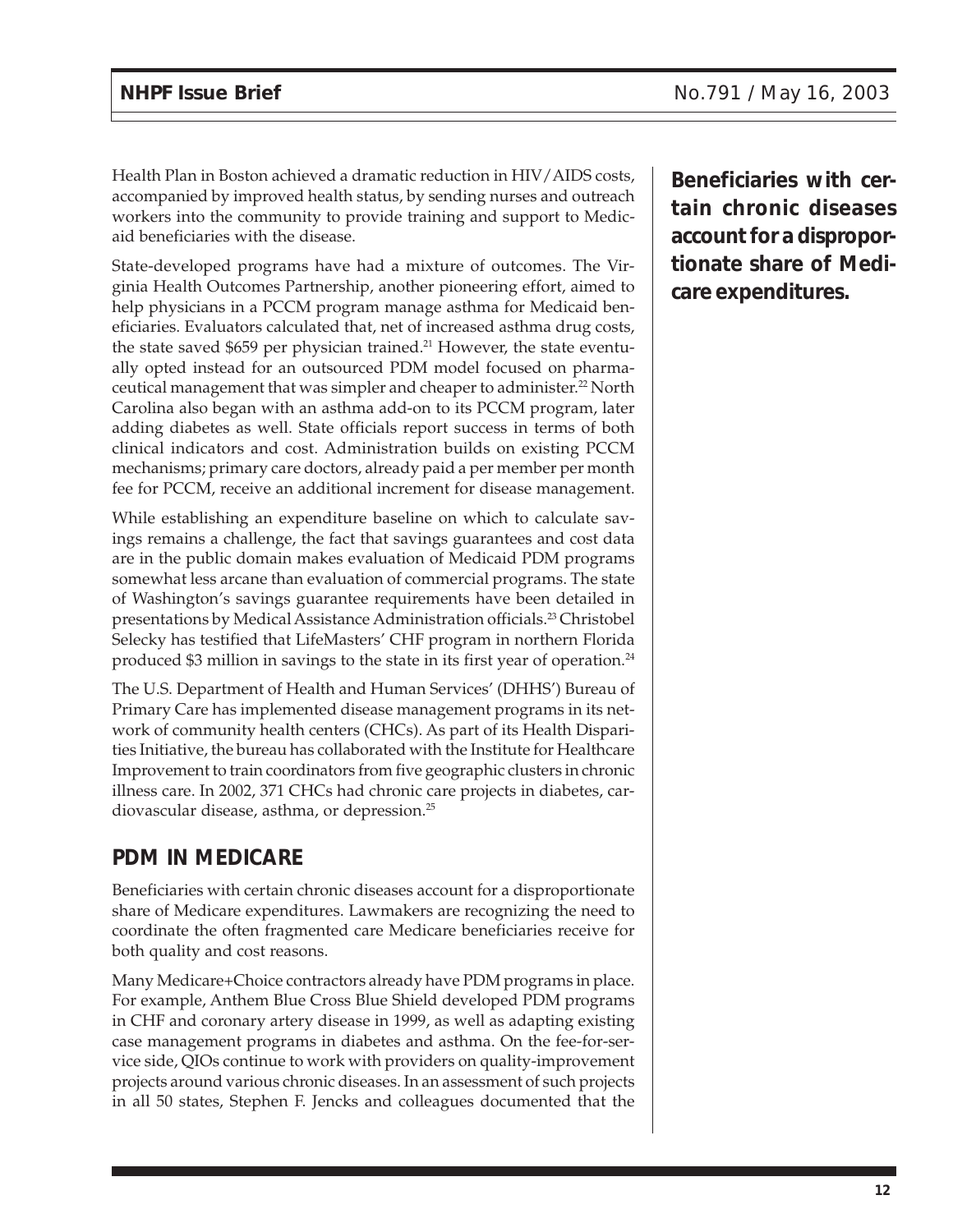median state's performance improved on 20 of 22 performance indicators between the 1998–1999 baseline and a 2000–2001 follow-up.26 In addition, CMS has undertaken a number of demonstration projects to look at various facets of care management.

The Omnibus Budget Reconciliation Act of 1990 mandated demonstrations to provide case management services to Medicare beneficiaries with selected catastrophic illnesses, particularly those associated with high costs. Three demonstrations ensued, carried out by an insurer, a Peer Review Organization, and a tertiary-care teaching hospital. Evaluators found that none had much impact on either health behaviors (such as self-management and symptom control) or Medicare costs.<sup>27</sup> The primary reason they identified for the ineffectuality was that case managers received little or no cooperation from the clients' physicians.

Currently underway is a coordinated care demonstration called for in the Balanced Budget Act of 1997. Sixteen organizations have undertaken projects to provide case management and disease management services to Medicare fee-for-service beneficiaries with chronic conditions. CMS has said in testimony that the demonstration is designed to test "whether coordinated care programs can improve medical treatment plans, reduce avoidable hospital admissions, and promote other desirable outcomes."28 Projects that offer such improvements and prove cost-effective as well may be allowed to continue beyond the initial demonstration period.

A second demonstration (this one required by the Medicare, Medicaid, and SCHIP Benefits Improvement and Protection Act of 2000) is designed to show whether providing disease management services to Medicare beneficiaries with diabetes, CHF, or coronary heart disease can produce better health outcomes without increasing program costs. A unique feature of this demonstration is that Medicare will reimburse DMOs for their enrolled patients' prescription drugs.

Aimed at physician groups, a third demonstration seeks "to encourage coordination of Part A and Part B services, reward physicians for improving beneficiary health outcomes, and promote efficiency through administrative structure and process."29 Participating physicians will be paid on a fee-for-service basis but be eligible for bonus payments based on patient outcomes. Notice of still another demonstration was published in the *Federal Register* on February 28; this one will test disease management under capitated payment.

Still in the works is a more broadly based demonstration of disease management in fee-for-service Medicare. While the Medicare population is aptly suited for PDM, some Medicare policies are not so accommodating. For example, Medicare is not currently authorized to pay providers a quality-based differential or to pay an add-on fee to physicians willing to undertake PDM. The methodological challenges of documenting savings remain. The budget neutrality requirements normally imposed by authorizing legislation may be a sticking point if measured in the short term.

**CMS has undertaken a number of demonstration projects to look at various facets of care management.**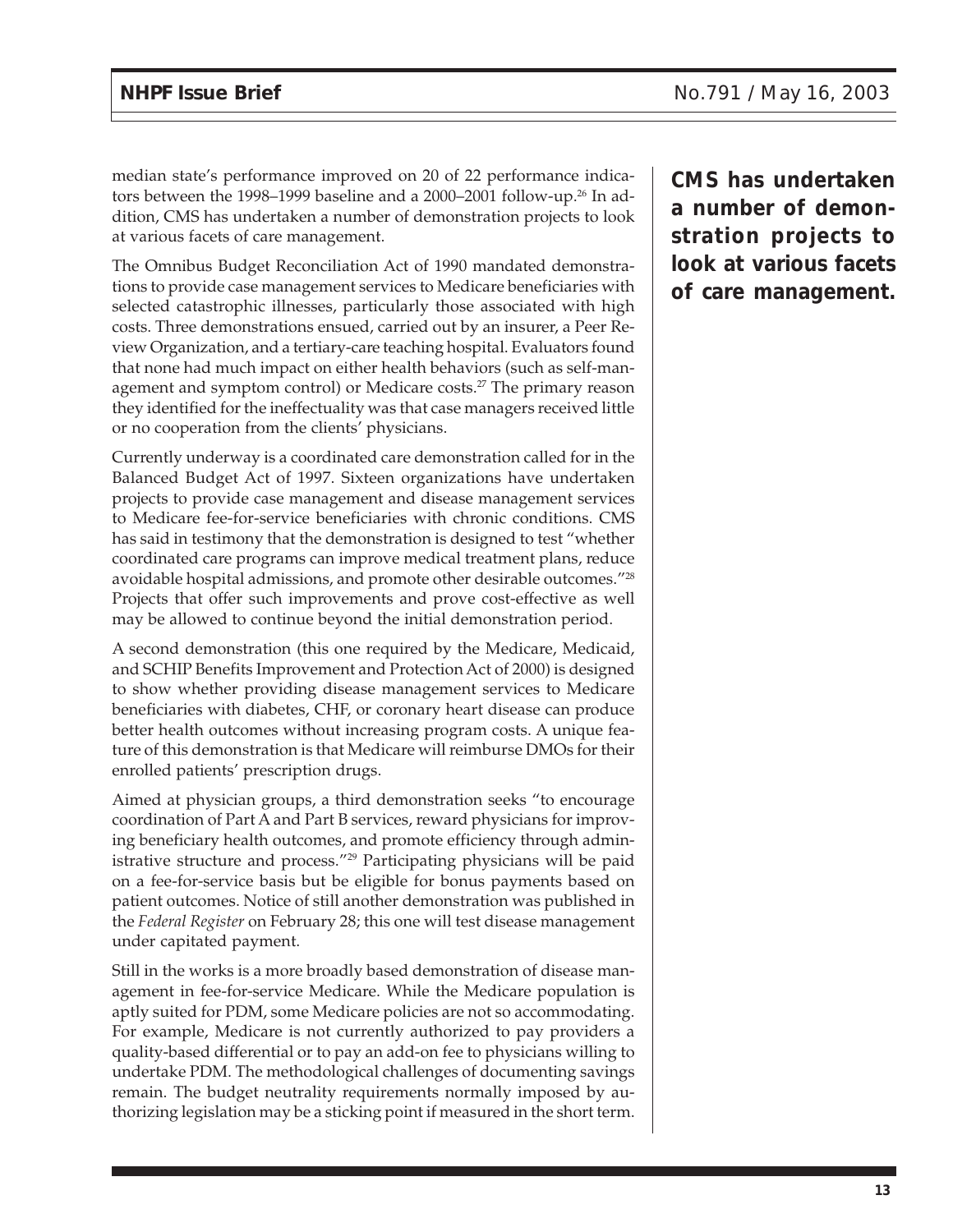Would PDM be considered a covered benefit or should it be regarded as a method of delivering benefits already covered?

A question that nags some policymakers is how disease management can operate successfully in the absence of a drug benefit. PDM advocates respond that this is not a disease management issue; in effect, the entire practice of medicine operates in the absence of a drug benefit under current law. As DMOs would not be the only health care providers to welcome Medicare coverage of prescription drugs, so they are not the only providers to continue to encourage prescription compliance while drugs are financed by the patient or a Medigap plan.

Drugs are only part of a larger coverage issue. Many items and services routinely covered by commercial health plans are not paid for by Medicare. How can a PDM program be expected to increase beneficiaries' compliance with regimens that include items or services not covered by insurance?

A number of design and definition challenges face proponents of PDM in Medicare. For example, which conditions will be targeted? What will constitute core services? On what criteria will a program be evaluated?

It may be that many of these challenges can be met in the demonstration process. It may be that the incorporation of PDM should be considered in concert with broader Medicare reform proposals. It may be that more research and more transparency are needed to determine whether PDM can be moved from the "promising" category to the "proved." Given the growing burden of chronic care, however, it seems appropriate that Medicare be part of the quest for definitive answers.

## **CONCLUSION**

Research on PDM generally concurs that such programs can improve the quality of care that people receive. Evidence that PDM can save money is most often presented in the form of reduced costs associated with hospitalization; there has been little public attention to total savings net of PDM intervention costs. Campaigns and demonstrations are underway to bolster the clinical and budgetary case for PDM. If successful, PDM's accomplishment raises questions of another order: does the societal will exist to pay for improvements in clinical quality, health, and quality of life on a broad scale? And is DHHS willing to take the lead?

## **ENDNOTES**

1. Gerard F. Anderson, "Better Lives for People with Chronic Conditions," PowerPoint presentation, Partnership for Solutions, Johns Hopkins University, Baltimore; accessed May 13, 2003, at http://www.partnershipforsolutions.org/statistics/prevalence.cfm.

**More research may be needed to determine whether PDM can be moved from the "promising" category to the "proved."**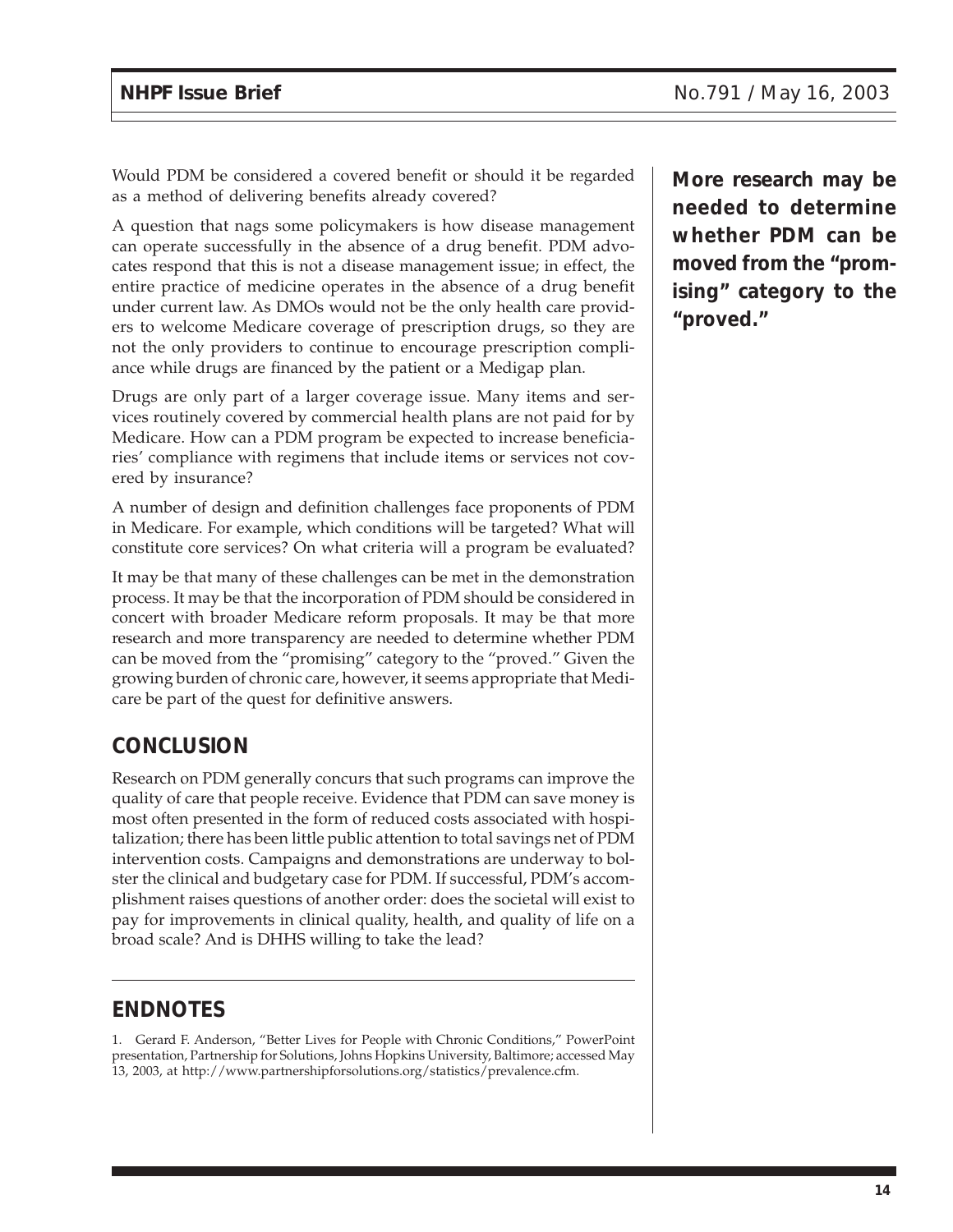2. Barbara S. Cooper and Eliot Fishman, "The Interdisciplinary Team in the Management of Chronic Conditions: Has Its Time Come?" paper prepared for Partnership for Solutions, Johns Hopkins University, Baltimore, January 2003, 9.

3. Usage suggested by Sandra Foote, Health Insurance Reform Project, December 20, 2002.

4. Washington Business Group on Health, "The Threat from Within: Summit on Obesity, Cardiovascular Disease, and Diabetes," December 5, 2002; accessed May 6, 2003, at http:/ /www.wbgh.org/programs/cphs/disparities/obesity\_summit.php.

5. Thomas Bodenheimer, "Disease Management: Promises and Pitfalls," *New England Journal of Medicine,* 340, no.15 (April 1999): 1203.

6. Stephen F. Jencks and Gail Wilensky, " The Health Care Quality Improvement Initiative: A New Approach to Quality Assurance in Medicare," *JAMA,* 268, no 7: 900.

7. Interview with Robert E. Stone, *Disease Management,* Vol. 5, Supplement 1, 2002; accessed March 12, 2003, at www.dmaa.org/dmaajournal/contents.

8. Care Management Institute, "Making the Right Thing Easier to Do," Kaiser Permanente; accessed May 6, 2003, at http://www.kpcmi.org/brochure.pdf.

9. Annemarie Geddes Lipold, "Disease Management Comes of Age, Not a Moment Too Soon," *Business and Health,* June 19, 2002.

10. Alliance of Community Health Plans, Population-Based Health Conference, February 2–3, 2003, summary of proceedings, New Orleans, 3.

11. American Healthways and Johns Hopkins Outcomes Verification Program , "Standard Outcomes Metrics and Evaluation Methodology for Disease Management Programs," consensus report from Second Annual Disease Management Outcomes Summit, November 7– 10, 2002, Palm Desert, California, February 18, 2003.

12. Ronald E. Aubert, William H. Herman, Janice Waters, William Moore, David Sutton, Bercedis L. Peterson, Cathy M. Bailey, and Jeffrey P. Koplan, "Nurse Case Management to Improve Glycemic Control in Diabetic Patients in a Health Maintenance Organization," *Annals of Internal Medicine*, 129, no. 8 (October 15, 1998): 605-612.

13. Jaan Sidorov, Robert Shull, Janet Tomcavage, Sabrina Girolami, Nadine Lawton, and Ronald Harris, "Does Diabetes Disease Management Save Money and Improve Outcomes?" *Diabetes Care*, 25, no. 4 (April 2002): 684–689.

14. Michael W. Rich, Valerie Beckham, Carol Wittenberg, Charles L. Leven, Kenneth E. Freedland, and Robert M. Carney, "A Multidisciplinary Intervention to Prevent the Readmission of Elderly Patients with Congestive Heart Failure," *New England Journal of Medicine*, 333, no. 18 (November 2, 1995): 1190–1195.

15. Nihir B. Shah, Elaine Der, Chris Ruggerio, Paul A. Heidenreich, and Barry M. Massie, "Prevention of Hospitalizations for Heart Failure with an Interactive Home Monitoring Program," *American Heart Journal,* 135 (1998), no 3: 373–378.

16. Finlay A. McAlister, Fiona M.E. Lawson, Koon K. Teo, and Paul W. Armstrong, "A Systematic Review of Randomized Trials of Disease Management Programs in Heart Failure," *American Journal of Medicine*, 110, no. 5 (April 1, 2001): 378–83.

17. McAlister et al., "Systematic Review," 383.

18. Shah et al., "Prevention of Hospitalizations," 375.

19. Vernon K. Smith, Eileen R. Ellis, Kathy Gifford, Rekha Ramesh, and Victoria Wachino, "Medicaid Spending Growth: Results from a 2002 Survey" (September 2002) and "Medicaid Spending Growth: A 50-State Update for Fiscal Year 2003" (January 2003), Kaiser Commission on Medicaid and the Uninsured, Washington, D.C.

20. Office of Program Policy Analysis and Government Accountability, Justification Review, Report No. 01-27, May 2001.

21. Louis F. Rossiter, "Outcomes Research and Disease Management Come to State Medicaid Programs," Medical Outcomes Trust*, Monitor,* 4, July 1999.